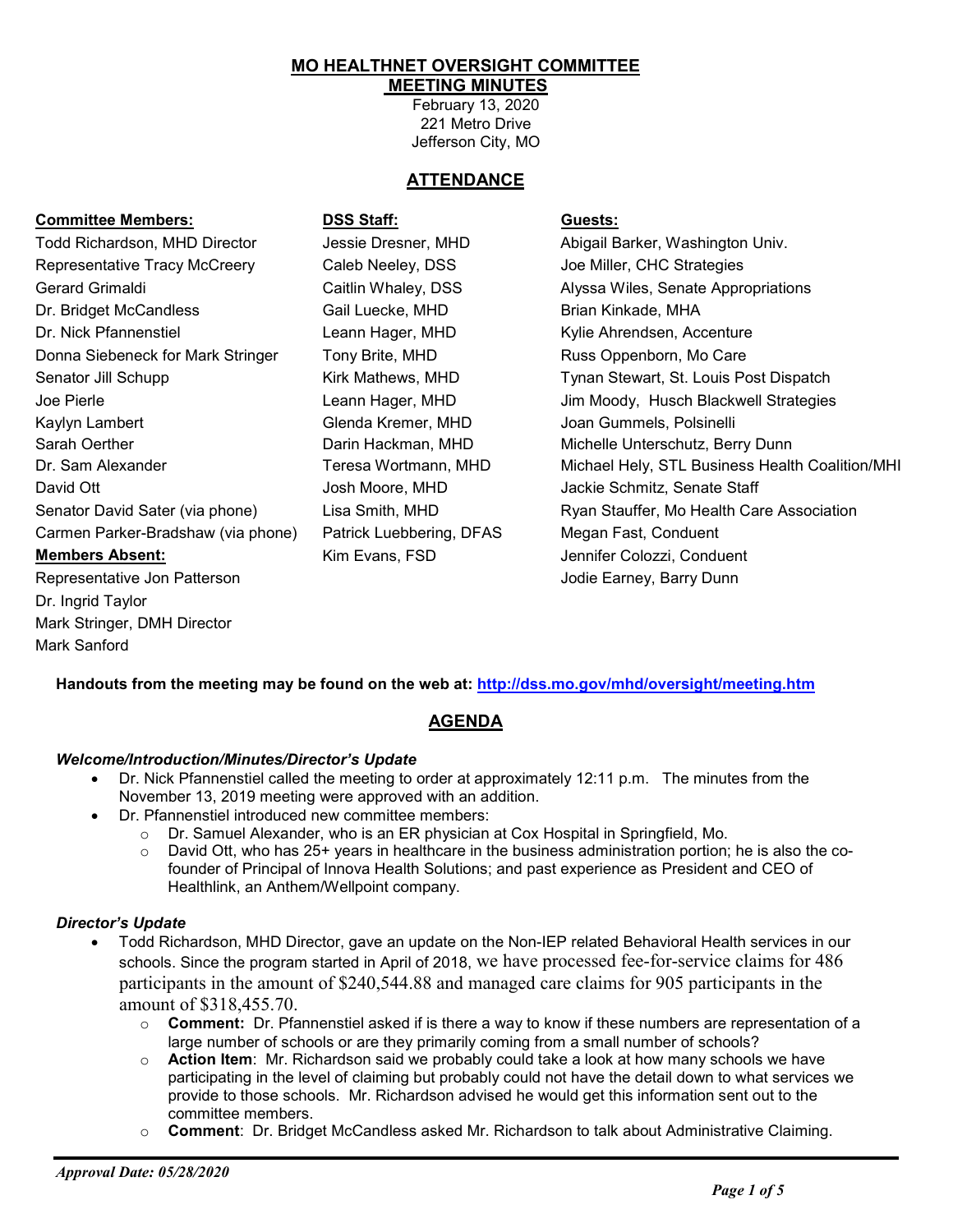- o **Comment:** Mr. Richardson advised administrative claiming allows the school districts to enjoy some federal participation for the dollars they are spending through administration to help us operate the Medicaid program. In the same way, the state can claim federal participation on the dollars we spend, the school districts can, through time allocation, account for the time they are spending.
- o **Comment**: Senator Jill Schupp commented that she feels that the schools are a great place to reach the parents to get the most accurate information on the families. There are still over 100,000 kids that have dropped off Medicaid. Senator Schupp asked how we were utilizing the school district data to get the most accurate information and to stay on top of the best way to reach the families.
- o **Comment**: Mr. Richardson advised we are doing a lot of outreach to the schools about the redetermination process and have had Family Support Division (FSD) staff available onsite at the schools in a number of instances. The other piece we want to explore is the ability of having someone in the school to have access to the system and the ability to update an address or other contact information. Because of the way CMS rules work around eligibility determination, we have to be careful since certain eligibility determinations must be done by state staff.
- Mr. Richardson reviewed the Long Term Services & Supports section of the McKinsey "Rapid Response" Report. This report is still available on the MHD internet site.

In 2018, we had 100,000 participants that accessed these services and represents over \$2.9 billion of the Medicaid expense. These services typically tend to fall in the aged, blind and disabled category.

We have a significant population accessing our services. The distribution of where these services are provided fall into three categories: Institutional services (Skilled Nursing & Intermediate Facilities), Waiver Home & Community Based Services (HCBS), and State Plan HCBS.

There was a brief discussion regarding the waiver programs. Missouri has more waivers than any other state in the country right now. The upside to this is we have a lot of ways to access services for people with different needs; however, it also makes navigating into one of the waivers more complex. Many of the waivers programs have limits as to how many participants they can have. The department works with the participant through the process.

o *Action Item:* A more in-depth discussion regarding the waiver process, different types of waivers, as well as how the participants stay up to date on their status, will be presented at the next meeting. (Due to COVID-19, this item will acted upon at the August meeting.

The nursing facility reimbursement methodology and how we are paying was also discussed. The report states that "Nursing facility rates are based on historical costs, and they do not reimburse based on patient acuity or create incentives for quality or outcomes. Although a facility may receive a yearly adjustment, the reimbursement methodology does not necessarily reflect their current costs." Mr. Richardson explained that because of this, there is a substantial variance from what each facility may pay, based on when they opened their doors. Part of our transformation initiative is to get away from this type of methodology and we are working with some of our vendors on this project. The team, however, is in the very beginning stages of this process.

- o **Comment**: Dr. McCandless asked how long this transition might be; would it be over a 6-month period or more likely a 2-year period.
- o **Comment**: Mr. Richardson said we would have to have an extended implementation timeline to establish a better baseline. The state has attempted a couple of times to rebase the nursing home rates and to bring everyone up to a more current point and time on the cost report. The last time this was attempted, they tried to implement a 3-year rebase but never got the rest of it done. Whatever system we move to, with the extent that the baseline changes the rebase, it would have to be phased in. We would look to add the value-based arrangements; generally you would see states start with the upside incentives and then gradually add in some risk. Our approach would be similar. Acuity gets to be a different question and is dependent upon what the acuity is in the home. We need more current data before we can proceed.

Other potential initiatives that the Rapid Response Report highlights are:

- 1. Include an acuity adjustment in the nursing home reimbursement methodology.
- 2. Rationalize rates for similar HCBS services provided through different programs and funding authorities.
- 3. Complete and expand upon revisions currently underway to assessment algorithm and process.
- 4. More directly employ assessment results in care planning process.
- 5. Improve the consistency of the approval process for personal care services.
- 6. Extend Money Follows the Person (MFP) through a new grant or waiver.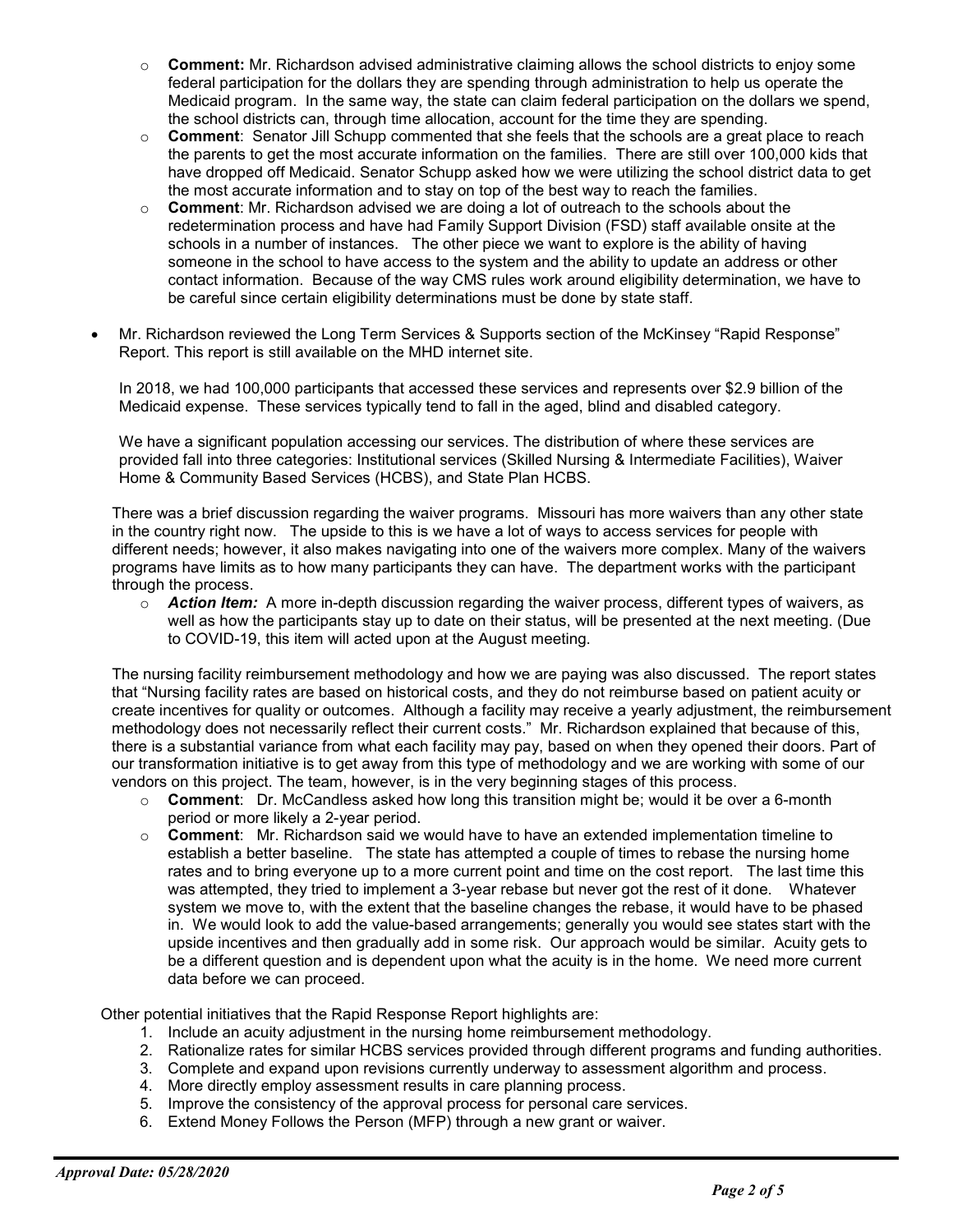- 7. Implement additional waivers (e.g., waiver for children with developmental disabilities who do not require habilitative services) or expand current waivers.
- 8. Missouri could consider introducing Alternative Payment Models (APMs) for LTSS services.
- 9. Create transparency of the outcomes of care.
- Mr. Richardson gave a brief background and update on the Missouri Medicaid Information System (MMIS) Replacement Strategy. MMIS is the claims processing systems and was put into service in the late 70's. This system is comprised of several systems, hard to maneuver in; however, it does what it was intended to do. Currently, MMIS processes over 8-10 million claims per month. The Center for Medicaid & Medicare Services (CMS) provides 90/10 funding for implementation and 75/25 for operations.

CMS wants states to pursue a modular approach to replace legacy claims processing system. The MHD replacement modules for MMIS include:

- 1. Medicaid Enterprise Data Warehouse: The work on this project was delayed with the sale of Truven (the original vendor awarded the contract) to IBM. The MHD has worked very hard to get this back on track. The first round of data is expected to be available by the end of February, allowing us to begin doing testing and running reports out of the system by early fall.
- 2. Legacy MMIS Claims Processing System: We are currently participating with a collection of states referred to as NASPO (National Association of State Procurement Officials). This group, which includes Missouri, Georgia, Wyoming, and Connecticut, works collectively to produce procurement processes and develop a Request for Proposal (RFP). The RFP will be modified for Missouri specific needs but should allow vendors to respond to not just one state but several in the hopes to get higher quality bids so that we can have more reliance and confidence in.
- 3. Pharmacy & Drug Rebate: This is a very important part to the funding and financing our program. We collect nearly \$300 million in rebate that helps make up the state share to how we pay for the \$1 billion pharmacy program. Today, the MHD has a very manual (paper) process; do not have the electronic ability to invoice and miss some of the rebate capture that we should be getting. We will get the system project kicked off with the resources that we have in the transformation office. It will be a complicated procurement process, but it will get us in a better place.
- 4. Beneficiary Support--Participant Enrollment and Premium Collections: This is what has been referred to as the enrollment broker function. We envision having someone centralizing the enrollment function in one of the health plans. Once eligibility has been established, the participant would then go through the enrollment process with one of the managed care plans, etc. The MHD is procuring a solution that will improve the enrollment process by providing participants the tools to compare health plans, search for providers, and enroll online. It will also provide an online provider directory. Another part of the procurement will allow a participant to make their premium payments electronically. Today their only option is to mail the payment in.
	- o **Comments:** Dr. McCandless asked if a person would be able to see where they are in the process. Mr. Richardson said he will check on this; since this is really designed for posteligibility, not sure if they would have access to such information.
- 5. Managed Care Contract Management: The MHD intends to release an RFP during 2020 to procure a MCO contract management solution.
- 6. Program Integrity: MMAC has procured a program integrity solution that includes data analytics and case management, and is scheduled to be finalized and operational this Fall.
- 7. Electronic Visit Verification (EVV): This is a requirement where Personal Care and Home Health Care Service providers document and verify their visits electronically. Missouri has had this requirement for providers in place for five years; however, we haven't identified a specific system for providers to use. Some want a very robust system that includes an electronic health record and other small providers just want to comply with the requirement. For this reason, we have decided to purchase an aggregator to aggregate the data from the different systems rather than requiring all providers use one system. The MHD plans to release an RFP for procurement of the aggregator by the end of the first quarter 2020 with a target implementation of September 2021.
- 8. Provider Enrollment: MMAC plans to seek funding in the FY20 budget and purchase a provider enrollment solution through the NASPO master agreement.
- 9. Service Authorization and Professional Review Services: The MHD intends to seek a consolidated solution for the automated service authorizations and professional review services and seek additional opportunities to automate the service automation processes.
- 10. Health Information Network Services: Although the state doesn't really administer this system, it is important to MMIS. On the provider side, the General Assembly appropriated money last year to onboard additional providers to the health information networks. There is also money for the state to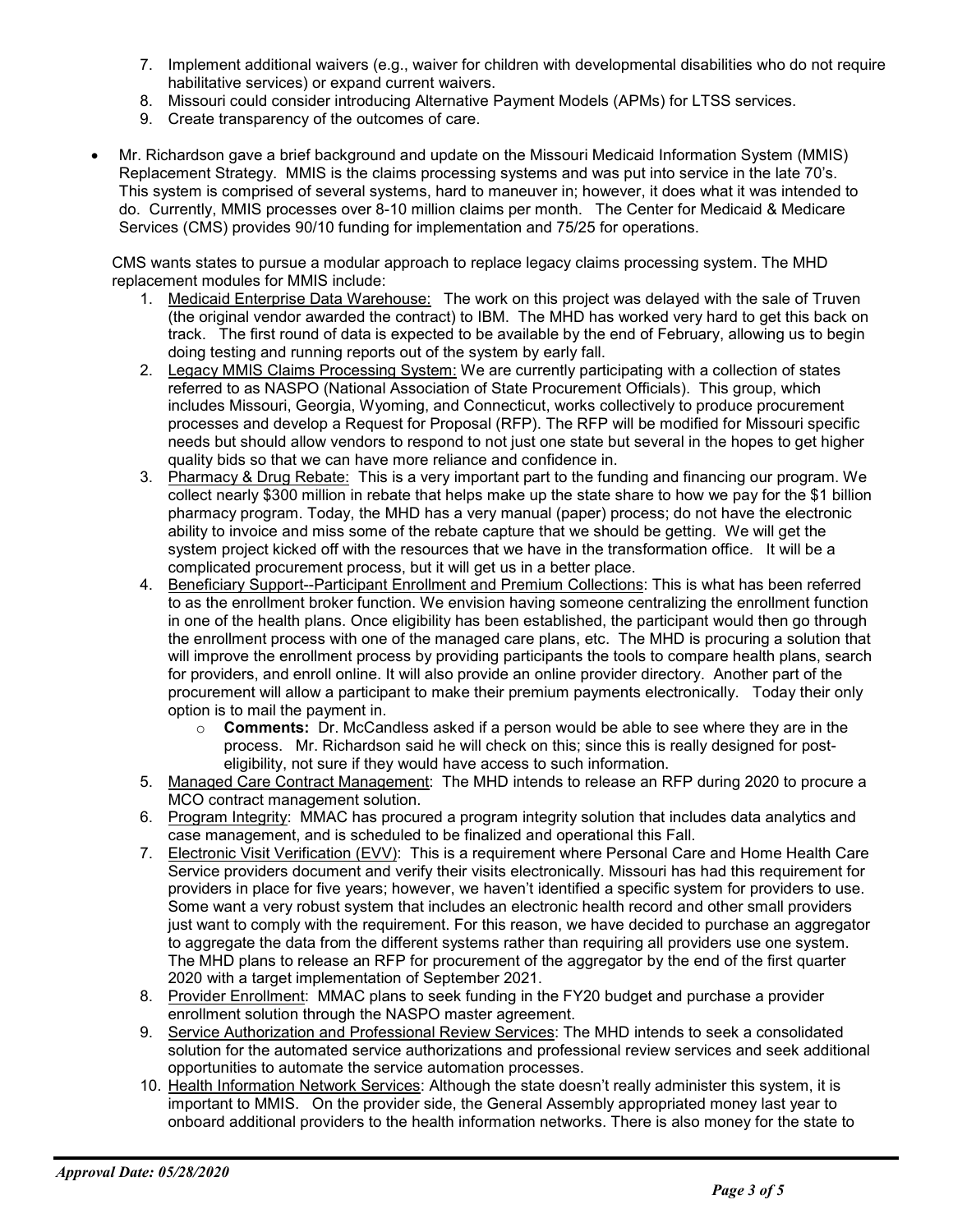establish connection to those health information networks. This includes the clinical health information; not just the claims data, which we feel is very important.

- Mr. Richardson gave an update on Civila. They are very close to their final recommendation due the 2<sup>nd</sup> week of March. Their evaluation is completed and are in the recommendation phase. They have provided us with some initial insight and findings that we feel we can help to make improvements.
	- o **Action Item:** We will go through what these recommendations and findings are but also what the MHD feels would be the most practical and tactical implementation strategy for these at the next meeting.
- Josh Moore, MHD Pharmacy Director, presented "SmartPA Pharmacy Prior Authorization". *The presentation is available on line.* Josh reported that opioid utilization decreased over 50% in two years. Benzodiazepine utilization decreased 19% after the edit was implemented.
- Teresa Wortmann gave an update on the Maternal Opioid Misuse (MOM) Grant. The MHD was one of only 10 states selected for this grant. The grant is funded for one year, with a non-competitive continuation grant for years two through five, which the MHD plans to apply for. The first year is a planning year and we did infrastructure work this year and are in the process of hiring a full-time person to take over the implementation of this project.
	- o **Commen**t: Dr. McCandless asked who we anticipate to partner with in using the grant money.
	- o **Comment**: Ms. Wortmann advised that we are partnering with 2 hospitals in the greater St. Louis area--St. Mary's Health System and Barnes Jewish/Washington University Perinatal Behavioral Health Services). We currently do not have any in the Kansas City area but hope to expand further once the planning year is over.

## *Legislative Update*

- Caitlin Whaley gave an update on legislation currently introduced to the General Assembly. There are several bill around eligibility, Medicaid expansion, continuous eligibility, and various proposals around services and payment models. Senator Sater has a work requirements bill and a global waiver bill.
	- o **Comment**: Senator Schupp commented that that there is also a bill that has to do with eligibility that makes a person not eligible to receive Medicaid payment for their own needs or treatment until they actually apply.
	- o **Comment**: Ms. Whaley acknowledged the bill that Senator Schupp is referring to would get rid of prior quarter coverage; however, she clarified that there are specific populations that the federal government will not entertain getting rid of prior quarter when it has to do with pregnant women, kids and infants. It would only be part of MO HealthNet's prior quarter coverage that would be gone.
	- o **Comment***:* Dr. McCandless asked who was sponsoring the continuous eligibility bill.
	- o **Action Item:** Ms. Whaley advised she would get that information to her.

# *Budget Update*

- Tony Brite presented the budget update. *This presentation is available on line.*
	- o **Comment***:* Sarah Oerther asked if the MMIS core replacement was not being replaced now or has it been delayed.
	- o **Comment:** Mr. Richardson reiterated that we are moving forward with the replacement as part of the multi-state purchasing agreement; however, in reality, it probably will not be until FY22.
	- o **Comment:** Gerard Grimaldi asked for an explanation of the outpatient hospital reimbursement changes that are in the budget.
	- o **Comment:** Mr. Richardson advised that within the acute care section, outpatient services today are reimbursed on a facility specific percent of bill charges. We look at the cost to charge ratio and apply that to the bill to come up with these charges. As we pursue a reimbursement system that we feel is fair, transparent and rational toward program goals, we will move towards a simplified fee schedule.
	- o **Comment:** Mr. Grimaldi commented that the MHA informed the hospitals that the number that is in the budget is expected to far exceed what has been proposed. A lot of it has to do with the timing and final outcome. The hospitals are trying to analyze it; however, there needs to be an awareness that the potential impact to some, if not a majority, of the Missouri hospitals can be far greater than the \$40 million on the fee for service line magnified by the impact on the managed care line.
	- o **Comment:** Mr. Richardson commented that there is some complexity getting to that analysis, which is why we are going through the lengthy process to ensure we price it appropriately. We need to recognize the need for a better reimbursement methodology independent of the question about are we paying too much, too little or not enough. We have to have a more rational way to pay for the services.